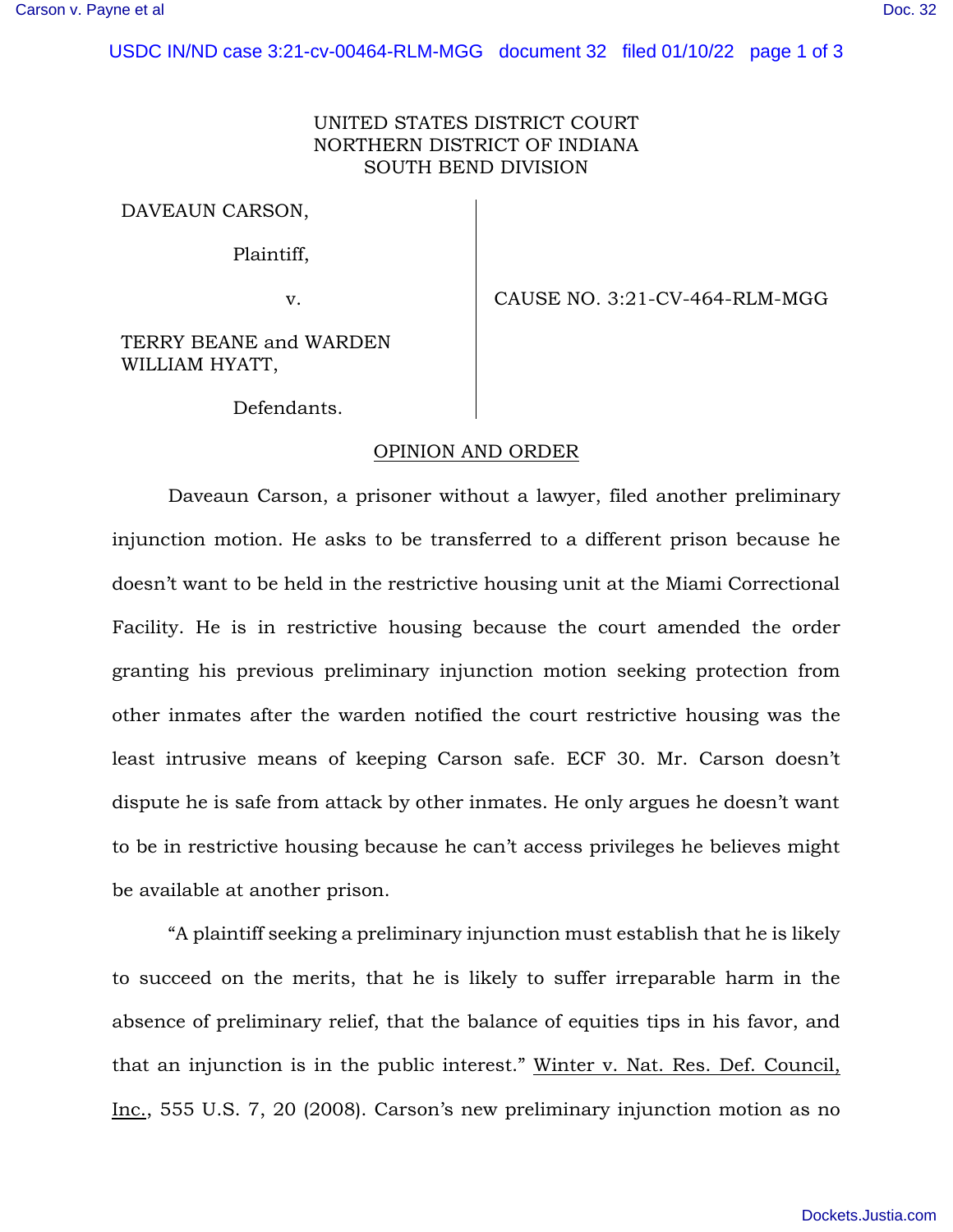chance of success on the merits. The only permanent injunctive relief claim in this case is "to obtain protection from other inmates as required by the Eighth Amendment . . .." ECF 19 at 6.

The PLRA circumscribes the scope of the court's authority to enter an injunction in the corrections context. Where prison conditions are found to violate federal rights, remedial injunctive relief must be narrowly drawn, extend no further than necessary to correct the violation of the Federal right, and use the least intrusive means necessary to correct the violation of the Federal right. This section of the PLRA enforces a point repeatedly made by the Supreme Court in cases challenging prison conditions: Prison officials have broad administrative and discretionary authority over the institutions they manage.

Westefer v. Neal, 682 F.3d 679 (7th Cir. 2012) (quotation marks, brackets, and citations omitted). Mr. Carson is safe in restrictive housing. Because the warden says that it;s the least intrusive way to keep him safe, there is no chance Mr. Carson could obtain permanent injunctive relief ordering his transfer to another prison.

For these reasons, the court:

(1) DENIES the preliminary injunction motion (ECF 31);

(2) REMINDS Warden William Hyatt in his official capacity the order

modifying the order granting the prior preliminary injunction (ECF 30) requires him to house Daveaun Carson in a single man cell in the restrictive housing unit at the Miami Correctional Facility unless his medical condition requires he be taken to an outside medical facility and to promptly notify the court if exigent circumstances require Daveaun Carson to be moved to another safe location at the Miami Correctional Facility where he is still separated from contact with other inmates; and